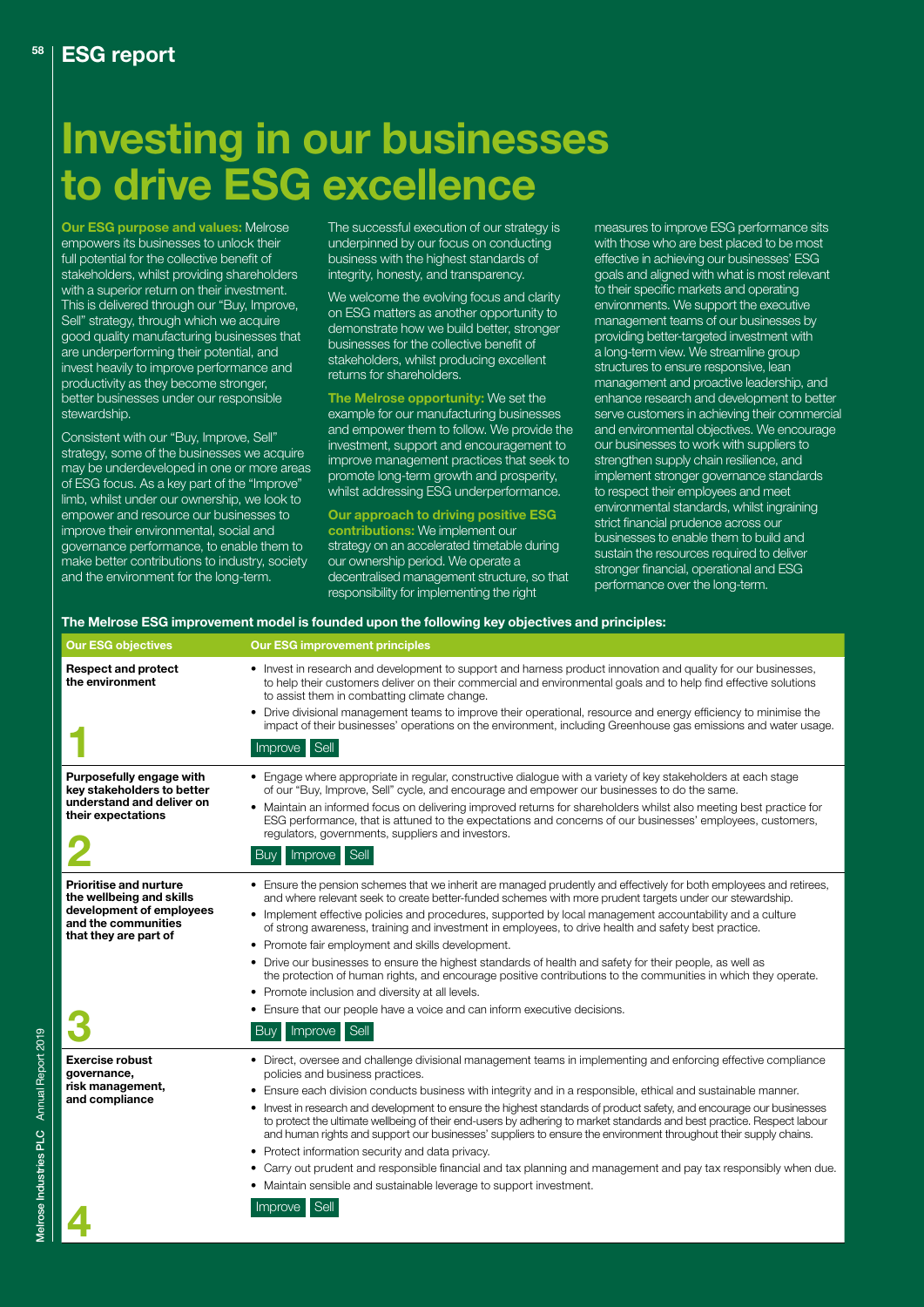### Executing strategic ESG leadership

Melrose strives to have a good ESG track record. As an experienced owner of businesses, we set out to accelerate the pace of improvement at our businesses during our ownership period. The Board, with direct support from the Melrose senior management team, operates a decentralised stewardship model that equips the Group's businesses with the management expertise, operational investment, and robust governance practices to implement ESG improvements, as enshrined in the Melrose Code of Ethics, compliance policies and procedures. By empowering divisional management teams to run their businesses in an appropriately self-sufficient manner, we position them to sustain their improvements over the long-term, and after they invariably exit the Group. The Melrose senior management team applies close oversight and challenge to encourage the adoption of better practices and behaviours within each business whilst owned by Melrose, and keep the Board well-informed to exercise their role of oversight, review and challenge.

In particular, the Board:

- proactively reviews, challenges and approves the Group's risk management strategy, which includes financial and non-financial risks;
- scrutinises quarterly management reports including material aspects of the Group's ESG performance;
- has regular access to divisional management teams and conducts regular face-to-face business and budget reviews during the year, covering operational, commercial, finance and ESG matters; and
- reviews, challenges and approves key policies and compliance statements that require a coordinated approach across the Group, including the Modern Slavery and Human Trafficking Policy and annual statement, tax strategy, and the Group's annual health and safety, diversity, equal pay, stakeholder engagement and Greenhouse gas ("GHG") performance disclosures.





### Melrose's position on climate change

We recognise that climate change may have significant implications on the long-term successes of our businesses. We seek to set a positive example for our businesses to follow and we invest in and encourage them to improve their operations and market offerings in a direction that minimises their impact on climate change, and makes them less vulnerable to climate-related risks.

We are true believers in industry, and in the potential of industry, to help solve society's most pressing needs. We buy high-quality but underperforming industrial businesses, with established positions in their markets. By investing heavily in research and development, we enable our businesses to develop and provide the innovative and cost-effective solutions that their customers need to help tackle underlying causes of climate change. Examples of such solutions can be found on page 62 of this ESG report.

Efficiency in this area is a material concern for nearly all manufacturing industries, and our businesses are no exception. We therefore support and invest in them to accelerate their efforts to reduce their carbon footprint by, where economically appropriate, taking measures to improve their energy, water and material efficiency by seeking viable, lower-impact, and increasingly lower-cost, renewable energy sources. Energy consumption (including GHG consumption) across the Group as well as examples of our businesses' improvement efforts can be found on page 61 of this ESG report. These actions not only make good long-term business sense, but also respond directly to the expectations set by governments, and the emerging realities of the markets in which our businesses operate.

We are already taking active steps to anticipate how climate change will affect our businesses, and to encourage firm progress from our businesses in respect of positive climate action. We will continue to strengthen our understanding of the specific climaterelated risks our businesses face as we work to mitigate these risks.

(1) Source: https://carbonneutral.com/the-carbonneutral-protocol

(2) See Table 2 on page 60. (3) See Table 1 on page 60.



**CarbonNeutral.com** 

Melrose sets a positive example, and enables and empowers its businesses to follow. Whilst the central Melrose carbon footprint is relatively limited, we nevertheless offset the emissions that we do generate. The Melrose corporate offices have attained the CarbonNeutral® company certification for 2019 and 2020 through a combination of internal energy efficiency initiatives and financing high-quality, high-impact emission reduction projects in accordance with The CarbonNeutral Protocol<sup>(1)</sup>. The Melrose corporate office in the US has also achieved the HinesGo (Green Office) designation in recognition of its sustainability practices and energy efficiency performance, among other environmental and wellbeing criteria.

We believe that improving operational efficiency is one of two key factors that shape the long-term profitability and sustainability of our businesses, and enables their compliance with increasing environmental standards and regulation. The other key factor is cultivating the technical and innovation capabilities and foresight to provide effective solutions to the emerging ESG challenges that their customers face, including combatting climate change.

Highlights from 2019 include:

## 30% reduction

in combustion of fuel & operation of facilities  $(scope 1)<sup>(2)</sup> across GKN$ compared to 2017, on a like-for-like basis

## 23% reduction

in emissions reported above normalised to tonnes per £1,000 turnover<sup>(3)</sup> across the non-GKN divisions compared to 2018, on a like-for-like basis

## 25% reduction

in total purchased electricity (scope  $2$ )<sup>(3)</sup> across the non-GKN divisions compared to 2018, on a like-for-like basis

59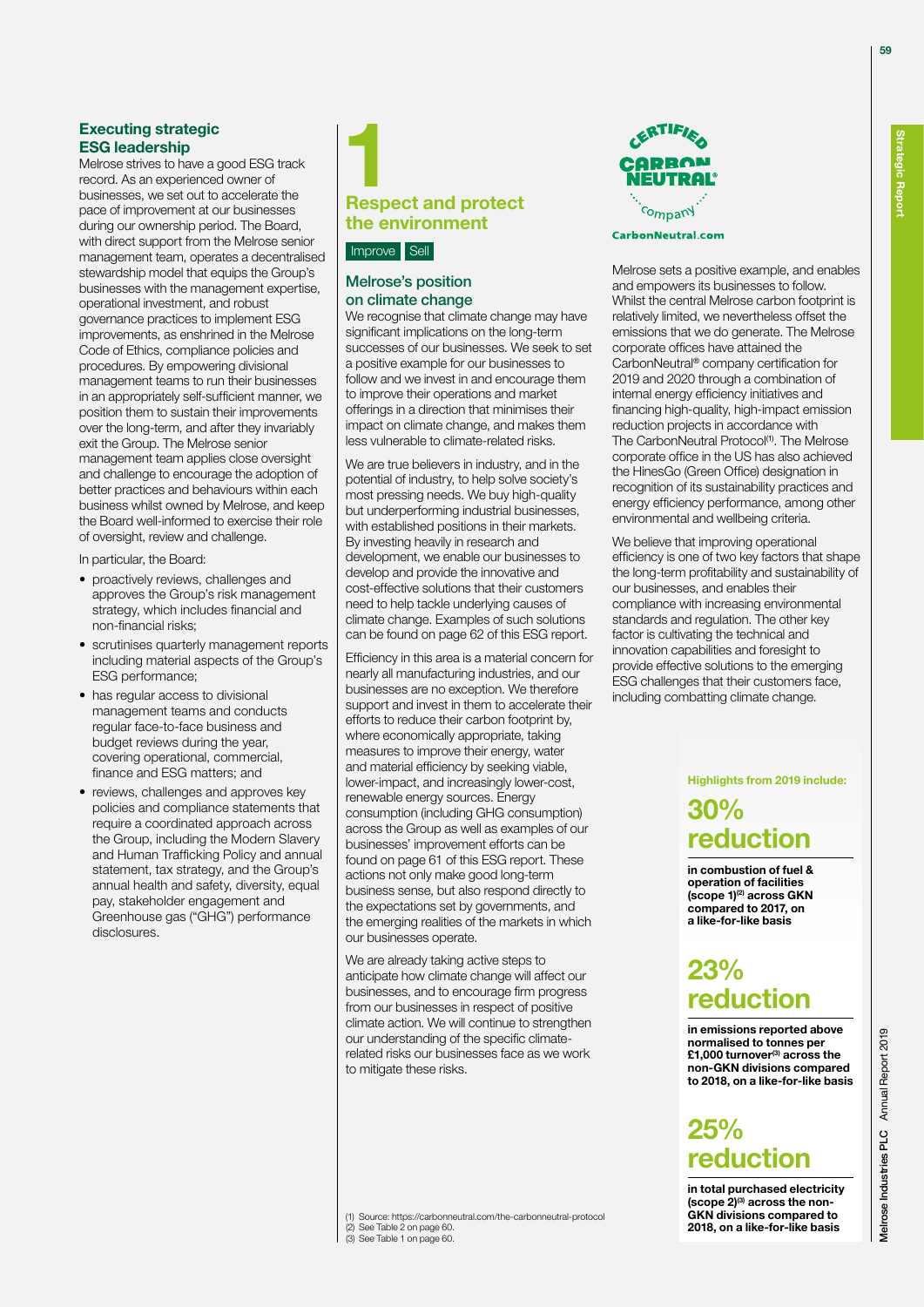#### ESG report  $60$

**Continued** 

### Reducing the operational environmental impacts of our businesses

Our businesses are charged with identifying, monitoring and managing the environmental risks that affect their operating and market environments. With Melrose support, each Group business invests in and implements appropriate systems and processes to manage their impact on the environment, and continually reviews these in line with evolving expected practices. For example, at the end of 2019, over three quarters of the manufacturing facilities across our businesses had chosen to be certified or compliant with the ISO 14001:2015 Environment Management Standard.

Business units also monitor their environmental progress and plan for continuous improvements in ways that are suitably tailored to their activities, in areas such as energy consumption, GHG emissions, water consumption, water disposal quality, waste generation, recycling and disposal, and volatile organic compound emissions.

In 2019, our businesses continued to invest in operational improvements with direct environmental benefits such as improved energy and/or water efficiency, reduced waste or pollution prevention.

### Energy and GHG emissions

The Group recognises the serious threat posed by climate change and the urgent need for meaningful action. As part of their improvement plans, our businesses seek to reduce their GHG emissions over time through more efficient use of electricity, fuel and heat, and by increasing the proportion of renewable energy where commercially viable.

### Table 1: Total Melrose Group GHG emissions (excluding the GKN businesses)

#### Global GHG Emissions data for period 1 January 2019 – 31 December 2019 excluding GKN businesses (tonnes of CO<sub>2</sub>e<sup>(1)</sup> unless stated)

| <b>Emissions sources</b>                                                         | 2018   | 2019   |
|----------------------------------------------------------------------------------|--------|--------|
| Combustion of fuel & operation of facilities (scope 1) <sup>(2)</sup>            | 23.261 | 19,638 |
| <b>UK Electricity</b>                                                            | 1.718  | 1,088  |
| Overseas Electricity                                                             | 29.592 | 22.460 |
| Total purchased electricity (scope 2) <sup>(3)</sup>                             | 31.310 | 23.548 |
| Other purchased energy (scope 2) <sup>(3)</sup>                                  | 1.801  | 1,595  |
| Company's chosen intensity measurement:                                          |        |        |
| Emissions reported above normalised to tonnes per £1,000 turnover <sup>(4)</sup> | 0.030  | 0.023  |

(1)  $CO_2e$  – carbon dioxide equivalent, this figure includes GHGs in addition to carbon dioxide.

- (2) Our scope 1 estimates include emissions from fuel used on premises, transport emissions from owned or controlled vehicles, losses of refrigerant, and process and fugitive emission.
- 3) Our scope 2 estimates include emissions from electricity and heat purchased by the Group's businesses (excluding)<br>the GKN businesses). Scope 2 emissions, and total GHG emissions, are calculated using the location-based

(4) The turnover figure used to calculate the intensity ratio does not include any share of revenues from entities in which the Group holds an interest of 50% or less.

### Table 2: Total GKN Group GHG emissions

#### Global GHG Emissions data for period 1 January 2019 – 31 December 2019 (tonnes  $CO<sub>2</sub>e<sup>(1)</sup>$  unless stated)

| <b>Emissions sources</b>                                              | 2017      | $2019^{2}$ |
|-----------------------------------------------------------------------|-----------|------------|
| Combustion of fuel & operation of facilities (scope 1) <sup>(3)</sup> | 290.541   | 204.209    |
| Electricity (scope $2)^{(4)}$                                         | 1.003.000 | 779.499    |

(1)  $CO_2e$  – carbon dioxide equivalent, this figure includes GHGs in addition to carbon dioxide.

(2) The 2019 emissions data does not include the Walterscheid Powertrain Group as it was sold part way through that year. (3) As per page 50 of the GKN 2017 Annual Report, the scope 1 estimates include emissions from fuel used on premises,

#### Table 3: Total Melrose Group GHG emissions (including the GKN businesses) Global GHG Emissions data for period 1 January 2019 – 31 December 2019 (tonnes of  $CO<sub>2</sub>e<sup>(1)</sup>$  unless stated)

| <b>Emissions sources</b>                                                        | $2018^{(2)}$ | 2019(3) |
|---------------------------------------------------------------------------------|--------------|---------|
| Combustion of fuel & operation of facilities (scope 1) <sup>(4)</sup>           | 23.261       | 223,847 |
| UK Electricity                                                                  | 1.718        | 26,909  |
| Overseas Electricity                                                            | 29.592       | 774,569 |
| Total purchased electricity (scope 2) <sup>(5)</sup>                            | 31.310       | 801.478 |
| Other purchased energy (scope 2) <sup>(5)</sup>                                 | 1.801        | 3,165   |
| Company's chosen intensity measurement:                                         |              |         |
| Emissions reported above normalised to tonnes per £1,000 turnover <sup>66</sup> | 0.030        | 0.092   |

(1)  $CO<sub>2</sub>e$  – carbon dioxide equivalent, this figure includes GHGs in addition to carbon dioxide

 $(2)$  The 2018 emissions data does not include the GKN business units as they were acquired part way through that year.

(3) The 2019 emissions data does not include the Walterscheid Powertrain Group as it was sold part way through that year. (4) Our scope 1 estimates include emissions from fuel used on premises, transport emissions from owned or controlled vehicles,

losses of refrigerant, and process and fugitive emission. (5) Our scope 2 estimates include emissions from electricity and heat purchased by the Group's businesses. Scope 2 emissions, and total GHG emissions, are calculated using the location-based method.

(6) The turnover figure used does not include any share of revenues from entities in which the Group holds an interest of 50% or less.

#### Table 4: Melrose Group Energy Consumption by Type

| Energy type                                                                       | UK<br>consumption<br><b>MWh</b> | Overseas<br>consumption<br><b>MWh</b> | Total<br>consumption<br><b>MWh</b> |
|-----------------------------------------------------------------------------------|---------------------------------|---------------------------------------|------------------------------------|
| Natural Gas                                                                       | 121,350                         | 962,039                               | 1,083,389                          |
| <b>LPG</b>                                                                        | 320                             | 50,221                                | 50,541                             |
| <b>Heating Fuel</b>                                                               | 0                               | 30.071                                | 30,071                             |
| <b>Transport Fuels</b>                                                            | 943                             | 14,201                                | 15,144                             |
| Electricity                                                                       | 108.459                         | 2.055.094                             | 2,163,553                          |
| Steam                                                                             | 0                               | 19,383                                | 19,383                             |
| Wood Pellets                                                                      | 0                               | 30.253                                | 30,253                             |
| Renewables                                                                        | 274                             | 6,021                                 | 6,295                              |
| <b>Total Energy</b>                                                               | 231.346                         | 3.167.283                             | 3.398.629                          |
| Company's chosen intensity measurement:<br>MWh per £1,000 turnover <sup>(1)</sup> | 0.021                           | 0.283                                 | 0.304                              |

(1) The turnover figure used does not include any share of revenues from entities in which the Group holds an interest of 50% or less.

This section of the report has been prepared for the reporting period of 1 January 2019 to 31 December 2019, and in accordance with the principles and requirements of the Greenhouse Gas Protocol, Revised Edition, ISO 14064 Part 1 and the Environmental Reporting Guidelines: including Streamlined Energy and Carbon Reporting guidance dated March 2019

We have reported on all of the emission sources required under the Companies Act 2006 (Strategic Report and Directors' Reports) Regulations 2013. We have also reported this year, complying early, the information required by the Streamlined Energy and Carbon Reporting requirements (the "SECR"), which apply to accounting periods beginning on or after 1 April 2019. All material emissions from within the organisational and operational scope and boundaries of the Group are reported.

These sources fall within our consolidated financial statement. We do not have responsibility for any emission sources that are not included in our consolidated statement. We have used the GHG Protocol Corporate Accounting and Reporting Standard (revised edition), data gathered in accordance with our GHG reporting procedure. The emission factors from the UK Government GHG Conversion Factors for Company Reporting 2019 have been used to calculate the GHG emission figures. together with International Energy Agency country-specific factors for the associated overseas electricity usage.

transport emissions from owned or controlled vehicles, losses of refrigerant, and process and fugitive emissions. (4) The scope 2 estimates include emissions from electricity and heat purchased by the Group's busi Scope 2 emissions, and total GHG emissions, are calculated using the location-based method.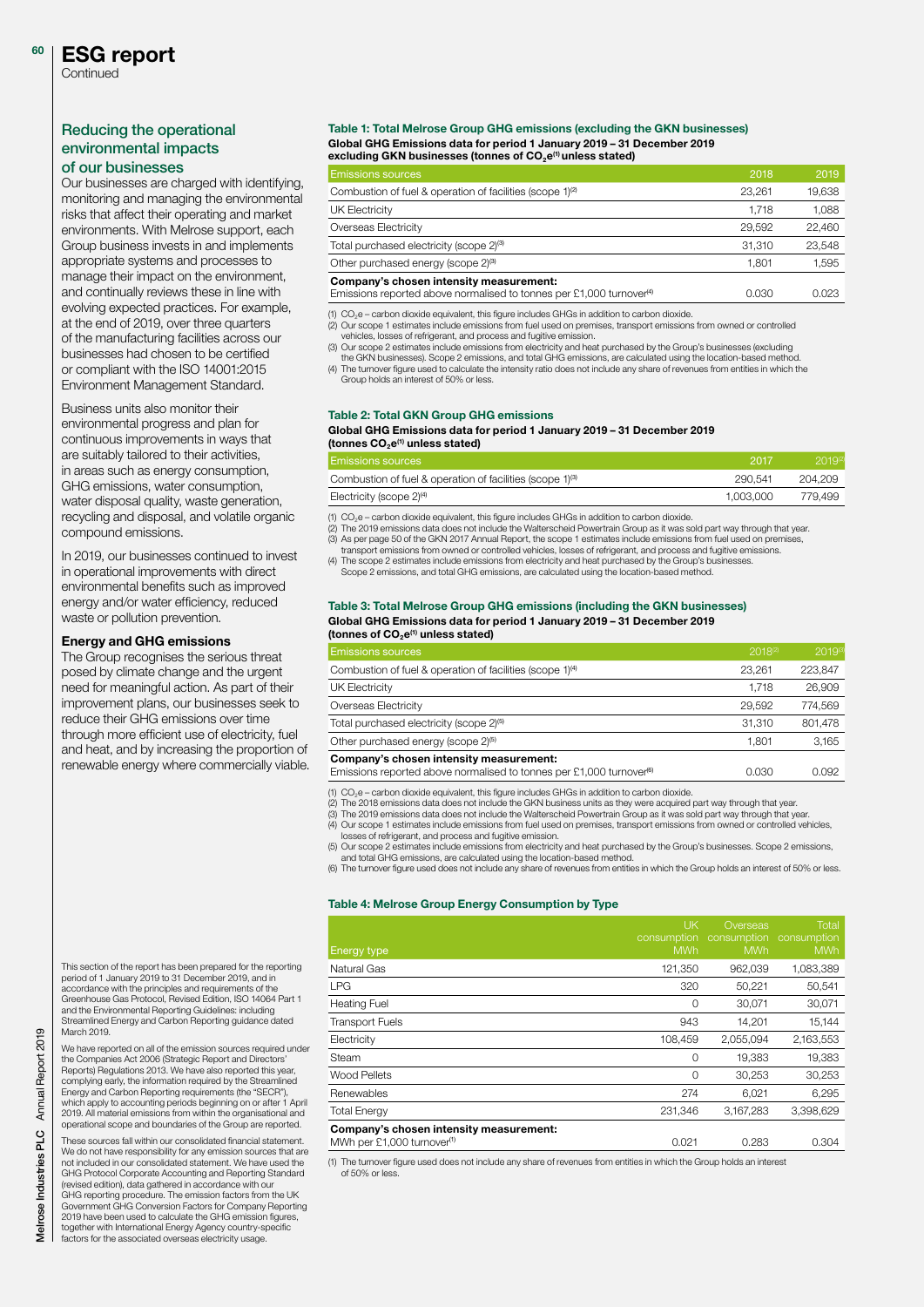The GHG emissions reported on page 60 cover all entities over which the Group had financial control for a period of at least one year as of 31 December 2019. Emissions from entities acquired or disposed of during the reporting period (i.e. disposed of before 31 December 2019 or acquired after 1 January 2019) are not accounted for in this report.

For all of the emissions data contained in this report, given that the Melrose business model is to acquire and divest businesses over a three to five-year time frame, there may be significant year-on-year changes in the reported emissions data, which may not reflect the underlying performance of the Group's businesses in the relevant area.

The emissions associated with the GKN businesses, which were acquired part way through 2018, are included for the first time in this report as per our GHG accounting procedure, and as predicted in our 2018 Annual Report, have contributed to a significant increase in the overall Melrose Group emissions. In particular, the increase in the intensity ratio is reflective of the fact that whilst relatively low level, the GKN businesses are more energy-intense operations than the Group's other business units, which is to be expected given the nature of their on-site activities. Table 3 shows the total 2019 GHG emissions data including the GKN business units.

In addition, as can be seen from Table 2, comparing the 2019 emissions figures for the GKN businesses to the last figures reported for the GKN Group in its 2017 Annual Report (being the last financial year in which this data was reported) shows a 30% reduction in scope 1 emissions and a 23% reduction in scope 2 emissions.

Table 4 shows the energy consumption by type for the Group's business units, broken down by UK and overseas consumption, in accordance with the requirements of the SECR. This is the first time that this information has been collated and therefore no year-on-year comparison is available. However, this will be provided in future years. The Company's chosen intensity ratio in this regard is megawatts usage (MWh) per £1,000 of turnover.

In addition, in 2019 the Group complied with its obligations under Article 8 of the EU Energy Efficiency Directive (known as ESOS in the UK) in each of the relevant EU member states. As part of this process, the Group was required to monitor and calculate the total energy consumption associated with its businesses across their European sites, in order to identify commercially viable opportunities to save energy.

### Energy efficiency initiatives in production and manufacturing

Each business is driven to take an appropriately tailored approach to energy efficiency that suits their business requirements, and operational and market environments, reflecting their maturity in this area at the time of becoming part of the Group.

During 2019, the business units within the Group implemented a range of energy efficiency initiatives with expected notable energy and carbon emission savings, with significant progress being achieved by our two largest divisions:

- Along with a number of energy efficiency projects, including the certification of a further five sites to ISO 50001 Energy Management Standard, GKN Aerospace signed an agreement to generate hydroelectric power from the Göta Älv River near to its site in Trollhättan, Sweden that is expected to generate material emissions savings over the long-term.
- GKN Automotive's European sites continue to drive efficiency and cost savings. Notable examples include the installation of a new chiller system in the Eskisehir, Turkey plant, which has resulted in monthly electricity savings of 46,000 kWh, with a new ground water cooling system at the Bruneck, Italy plant anticipated to generate savings of 1,000,000 kWh per year. The application of a new eco-mode for engines and pumps has also generated further energy savings of about 38,052 kWh, and the procurement of green energy for their Bruneck and Firenze, Italy plants has resulted in the equivalent annual reduction of nearly 11,000 tonnes of CO<sub>2</sub> compared to 2018.

The GKN Aerospace, GKN Automotive and GKN Powder Metallurgy sites globally are in the process of attaining their certification to the ISO 50001 Energy Management Standard, in recognition of their strong focus on ensuring an efficient and sustainable use and management of energy.

### Water and waste

Water consumption and waste generation improvements are actively encouraged by Melrose. We have set out below the 2019 water consumption and waste generation for our largest business units: GKN Aerospace, GKN Automotive and GKN Power Metallurgy. This is the first time that this information has been collated, and therefore no year-on-year comparison is available for 2019. We will seek to expand the disclosure in future years to include other businesses in the Group.

### Water and waste prevention initiatives

In 2019 our largest divisions made encouraging steps towards reducing their environmental impacts:

- GKN Aerospace's site in Bristol, UK worked with supply chain partners to identify opportunities to successfully eliminate excessive packaging, saving 4km of excess bubble wrap and strap per annum with one supplier alone.
- GKN Automotive at its Newton, US site's zero landfill programme has achieved an annual reduction of 660 tonnes of waste sent to landfill and the ePowertrain division has successfully reduced waste to landfill by 90% in 2019 (vs 2018).
- GKN Powder Metallurgy's site in Germantown, US replaced piping and valves to reduce the need for system improvements and the plant's reliance on municipal water supply. In addition, the sinter metals and forge operation at Bad Brückenau, Germany made improvements to its wastewater treatment system so that it will clean and recirculate up to 2m<sup>3</sup> of service water per day, expected to eliminate the need for withdrawal of more than 500m<sup>3</sup> of municipal water annually.
- The Nortek Global HVAC site in Tualatin, US received the Washington County Recycling award in recognition of its efforts to increase recycling rates and reducing the amount of waste sent to landfill.

### Water and waste consumption data for period 1 January 2019 – 31 December 2019

| <b>Area</b>                                                                         | <b>GKN</b><br>Aerospace, | <b>GKN</b><br>Automotive | <b>GKN</b> Powder<br>Metallurgy |
|-------------------------------------------------------------------------------------|--------------------------|--------------------------|---------------------------------|
| Volume of water consumption in operations (m <sup>3</sup> )                         | 1,605,861                | 1,264,142                | 1,032,233                       |
| Weight of total generated waste (tonnes) <sup>(1)</sup>                             | 20.189                   | 105.590                  | 42,023                          |
| Recycled (tonnes)                                                                   | 12.301                   | 102.297                  | 39,387                          |
| Landfill (tonnes)                                                                   | 4.084                    | 1.455                    | 2,474                           |
| Hazardous waste disposed through legally<br>approved routes (tonnes) <sup>(2)</sup> | 4.751                    | 3.908                    | 4.278                           |

(1) This figure reflects the waste sent to incineration, which is neither recycled nor landfilled.<br>(2) This figure was calculated on the basis of the guidance published by the EU (see source: https://eur-lex.europa.eu/lega EN/TXT/?uri=CELEX:02000D0532-20150601), which includes waste from physical and chemical processing of metals that are hazardous to humans and wildlife, oil spills and waste materials containing oil, wastes containing mercury and heavy metals, waste paint, varnish and coatings containing organic solvents and other hazardous substances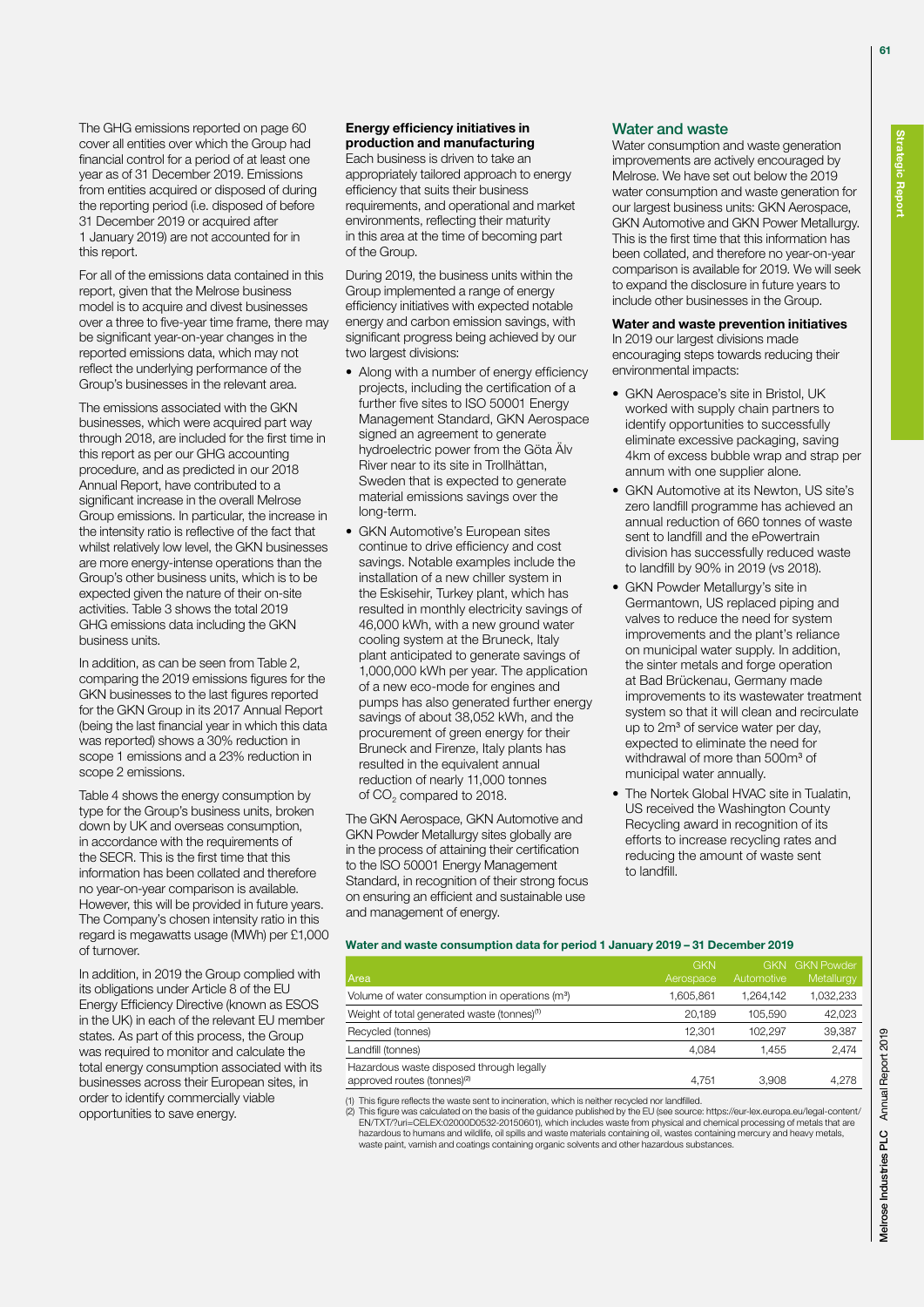### Helping our customers deliver on their environmental goals

ESG report

**Continued** 

62

We recognise the opportunities that the transition to a net-zero emissions economy present, and our businesses are well positioned to help their customers tackle pressing environmental challenges such as climate change, and to meet emerging regulatory requirements and wider environmental expectations. Our businesses work closely with their customers and world-class research institutions to develop market-leading, cost-effective innovations, that deliver the solutions their markets need. In 2019, our businesses actively invested in developing products that help their customers improve energy efficiency and reduce GHG emissions, water consumption and waste generation, in their operations or during the use of their products, for example:

### GKN Aerospace

- Invested in products that are lighter and more fuel efficient, to enable Customers to improve fuel efficiency and reduce their carbon emissions. Through its Global Technology Centre in Bristol, UK it manufactured the first composite components for the Airbus *Wing of Tomorrow* research programme, representing a step change in the aerospace industry. The new Fixed Trailing Edge for the Airbus A350 XWB, is lighter and stronger than its metallic equivalent and can achieve up to 20% fuel efficiency per passenger kilometre.
- Developed relationships with companies focused on the electrification of aircrafts, including close engagement with Eviation to support in the lightweight airframe design of the 'ALICE' aircraft. Specifically, GKN Aerospace has agreed to design and deliver the prototype flying wing to enable the aircraft's first flight in 2020, with potential future design and production partnership opportunities. This aircraft is an exciting proposition in the quest for sustainable aviation, integrating existing and maturing technologies into a commercially feasible sustainable aircraft. Key technologies include electric motors, batteries, lightweight structures and aerodynamic enhancements. More broadly, with Melrose support GKN Aerospace will commence a cutting-edge propulsion project in 2020, which aims to accelerate the adoption of hydrogen electric propulsion within the aerospace industry, starting with demonstrating significant improvements in power density and range capability in the sub-regional, and later, regional aircraft markets. This project offers a route to absolute zero emissions flight for ranges up to 2000km.

(1) Worldwide harmonized light vehicles test procedure is a global, harmonized standard for determining the levels of<br>pollutants, CO<sub>2</sub> emissions and fuel consumption of traditional and hybrid cars, as well as the range of fully electric vehicles.

- Produced electro-thermal heater mats in Luton, UK for the Boeing 787 aircraft, to prevent ice from building up on the leading edge of the wing. This technology replaces traditional de-icing systems that rely on engine bleed and can achieve fuel savings of about 3%.
- Strengthened collaborations with existing key customers to make progressive improvements to existing technologies, for example the development of a fan case mount ring using additive manufacturing technology (laser metal deposition with wire) for engines customer Pratt & Whitney was a revolutionary technological development, which enables an annual reduction in CO<sub>2</sub> from the manufacturing process alone of over 1500 tonnes per year.
- Was the inaugural sponsor and partner in the Boeing-ATI Accelerator programme, which supports start-ups creating Industry 4.0 and sustainability-enabling technologies with the potential to bolster the growth and competitiveness of the UK aerospace industry. GKN Aerospace has worked with and offered mentoring support to dozens of start-ups, leading to the final selection of ten companies who were each offered £100,000 equity investment from Boeing HorizonX Ventures, and are now actively engaged in the programme. A second cohort of start-ups will join the programme in 2020.



### GKN Automotive

- Continued to actively contribute towards low-carbon green transportation solutions. Its P4 e-Drive systems can lead to 100% CO<sub>2</sub> reduction for battery electric vehicles, and up to 50% reduction for hybrid vehicles (tank-to-wheel consideration based on WLTP(1)). In addition, the division's proprietary Active Connect Technology can generate  $CO<sub>2</sub>$  savings of more than 5% compared to traditional all-wheel-drivetrain technologies.
- Recently initiated a strategic collaboration with Delta Electronics Inc., representing a significant milestone in the expansion of the business's portfolio of scalable, integrated 3-in-1 eDrive solutions and the business's capabilities in rapidly bringing new cost competitive technologies to market.

### GKN Powder Metallurgy

- Continued to deliver customised, scalable and fast metal shape solutions to help customers solve the world's biggest challenges.
- Developed new 100%-recyclable e-pumps to substitute engine-driven pumps on vehicle transmissions. These innovative e-pumps can generate greater fuel efficiency (of up 30%), compared to an engine driven pump, by working only on demand.
- Is a leading producer of variable oil pumps. This solution can increase the overall engine efficiency of the vehicle and lessen CO<sub>2</sub> emissions by up to 20% by modulating the injected oil volume according to the engine's actual RPM (compared to the fixed displacement system of conventional lubrication oil pumps).
- Developed a unique high-performance, cost-effective process to produce the core components of the variable (cylinder) valve timing system used by a vehicle's engine. The system is crucial for the optimal performance of the engine and can achieve up to 25% reduction in CO<sub>2</sub> emissions.

### Nortek Global HVAC

- Its StatePoint Technology® reduces the carbon and water footprint associated with cooling and maintenance of data centres, which are power and water intensive processes. This is saving clients, including a global technology company, up to 20% in energy consumption and up to 90% in water usage.
- Developed technology directly benefitting communities around the world to ensure continuity of critical services during extreme weather, for example the business supplies best-in-class earthquake resistant climate control technology to hospitals on the US West Coast.

### Brush

• Its Power Management Systems are dedicated microsystems providing intelligent automation for industrial power grids to proactively prevent blackouts and enable uninterrupted performance of critical processes and operations. Synchronous Condensers are also helping customers address this challenge by absorbing or supplying reactive power, offering a cost-effective alternative to supplying bulk variable power compared to static variable compensators.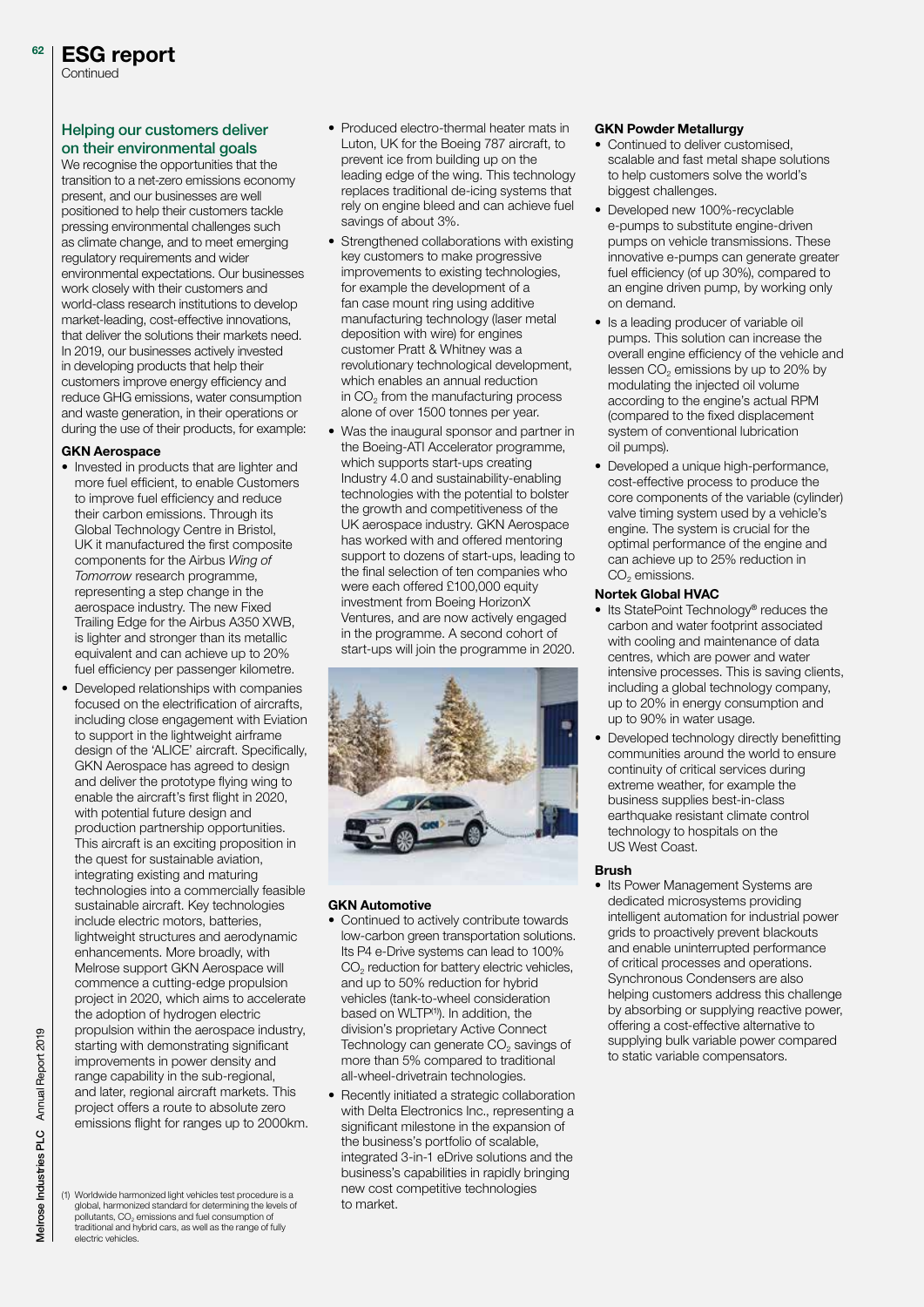### Purposefully engage with key stakeholders to better understand and deliver on their expectations

### Buy Improve Sell

At each stage of our "Buy, Improve, Sell" strategy we seek to engage in constructive dialogue with stakeholders as appropriate to gather a holistic understanding of their key expectations and concerns. Our key stakeholder groups include shareholders, governments and regulators, employees, customers, suppliers, corporate governance agencies, and the communities in which we operate. Our open and transparent approach is crucial in supporting our acquisition strategy, directing our improvement plans, and supporting our businesses' implementation of those plans, to deliver better collective outcomes for stakeholders.

Some examples of how Melrose purposefully engages with key stakeholder groups are set out below, with further detail provided in the Section 172 statement on pages 56 and 57 with respect to engagement specifically relating to 2019.

### Employees and their representative bodies

For our businesses to outperform their potential they require a strong and capable workforce. Employees within the Group are therefore key strategic stakeholders and the Board firmly believes that their wellbeing is central to the long-term sustainability and prosperity of our businesses. The Board seeks to ensure that it is informed of employee interests when making strategic decisions, whilst recognising that each business pursues bespoke talent management and development objectives that are appropriate to their respective workforce dynamics.

We invest in and support our businesses to implement accessible platforms and forums that foster an inclusive culture, which encourages employees to propose ideas and raise concerns. In 2019 the Group established a workforce advisory panel ('WAP') comprising the Chief Human Resources Officer (or equivalent) from each business unit, and a member of the Melrose senior management team. Each member of the WAP is responsible for promoting workforce engagement, disseminating information, collating the voice of the workforce and demonstrating how that voice is fed into executive management decisions.

Recognising the importance of a strong and skilled workforce, Melrose requires all Group businesses to safeguard the contractual and statutory employment rights of their employees. Each business is also encouraged to maintain constructive relationships with employee representative bodies, including unions and works councils. With every acquisition, Melrose seeks to strengthen pension scheme arrangements for the benefit of employees and retirees. The UK pension schemes of each material business sold by Melrose since its inception have been transferred to their new owners in a significantly stronger financial position than at the time of our acquisition. For further information about Melrose's engagement with pension scheme trustees and our investment in transforming the UK defined benefit pension schemes of our businesses, please refer to pages 64 and 65.

### Customers and suppliers

Melrose encourages and supports its businesses to engage with customers and suppliers on an ongoing basis, with a view to:

- realise technological breakthroughs and innovative collaborations to enhance market and product leadership, and safety excellence;
- enable our businesses to deliver products in line with customer expectations and help customers achieve their environmental and safety objectives; and
- ensure efficient sourcing of key goods and services to safeguard stability for the collective benefit of stakeholders within our businesses' value chains.

Further details of our landmark collaborations with customers and suppliers to benefit key global environmental aims can be found in this report on page 62.

### Shareholders, analysts, and corporate governance agencies

The success of our "Buy, Improve, Sell" strategy relies on maintaining strong investor support, which Melrose achieves by providing a consistent and transparent flow of useful information and management insight to shareholders and the wider investment community. Melrose takes an honest, transparent and open approach to investor relations and communications. We recognise that analysts require robust information in order to best inform investors, investors themselves benefit from disclosure in line with regulatory requirements, as well as enhanced disclosure on material topics to the Company (including ESG and key acquisition matters) to inform their independent investment decisions, and corporate governance agencies require transparency and active engagement in order to accurately review and assess our performance in line with expected practices.

In addition to our annual programme of key information publications and engagement initiatives including the annual general meeting, extraordinary general meetings on specific material items, publication of full and half year results, and this Annual Report, the Board and the Melrose senior management team meet and communicate with shareholders on a frequent and proactive basis throughout the year.

These efforts include face-to-face investor roadshows in the UK and the US at least once a year, trading updates, capital markets presentation days as appropriate to provide key shareholders, analysts and their representatives with direct access to the Directors and the opportunity to engage directly with the executive management teams of our largest businesses during key points in their improvement cycle, and, where requested, open agenda meetings for key shareholders attended by the Chairman.

In 2019 the Board hosted a capital markets day for institutional investors and financial analysts in London. The event included presentations from the CEOs of the Group's two largest divisions, GKN Aerospace and GKN Automotive, containing updates on key financial information. This also allowed shareholders to hear directly from the businesses on their progress with the Company's investment strategy.

The Melrose investor relations function schedules further bespoke interactions between investors, analysts and members of management on a regular basis. Similarly, throughout the year the Group company secretariat engages with the responsible stewardship and sustainability representatives of key investors and corporate governance agencies, including direct discussions with members of the Board. During 2019 these wider interactive engagement processes were undertaken in relation to items of a particularly material or otherwise multifaceted or sensitive nature, including:

- Chairman's tenure following the 2019 AGM, the Senior Independent Director and Chairman of the Nomination Committee commenced an engagement process with shareholders with respect to the tenure of the Chairman of the Board, who will have served as a director for nine years in September 2020. The Board's eventual decision to extend the Chairman's tenure was made only once the Board understood that the Company's key shareholders supported this proposal.
- Renewal of the Directors' remuneration policy and LTIP – building on the remuneration-focused engagement with shareholders in 2018, a further extensive and dedicated engagement process has been conducted by the Chairman of the Remuneration Committee with key shareholders and corporate governance agencies with respect to the renewal of the Directors' remuneration policy and long-term incentive plan at the 2020 AGM. This process has been informative and successful so far, with a significant proportion of shareholders constructively engaging during meetings, calls and email exchanges, and almost all of those that have spoken with the Company expressing strong support for the proposals.

In both instances, investors were contacted by letter, which was followed up with further communications and, where requested, in-person meetings.

63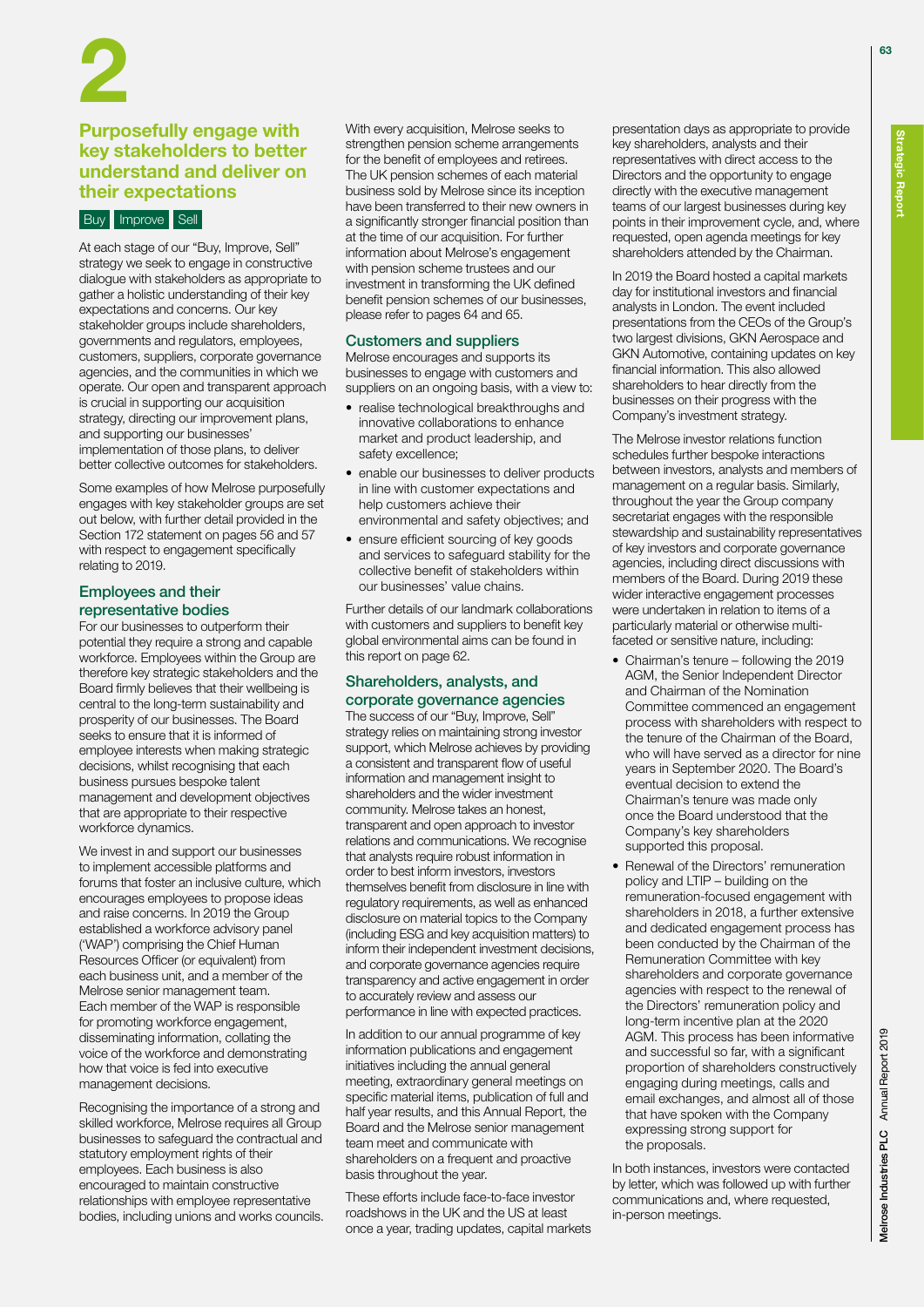### ESG report 64

**Continued** 

## $\frac{2}{2}$ <br> $\frac{2}{3}$ <br> $\frac{1}{3}$ <br> $\frac{1}{3}$ <br> $\frac{1}{3}$ £1bn to the pension funds

£150 million initially contributed by Melrose to fund the two inherited underfunded GKN pension schemes within the first year of ownership

## £60m

continuous annual funding commitment after year one, doubling existing annual contributions

## 5% to 10% and £270m

Melrose promised to pay between 5% and 10% of net proceeds of any Melrose divestment, and £270 million on the sale of GKN Powder Metallurgy, for so long as the schemes remain in deficit

## More secure funding targets

enhancing the long-term viability of the GKN pension schemes meeting their obligations, by setting funding targets of Gilts + 75bps for the 2012 scheme and Gilts +25bps for the 2016 scheme

## Independent stewardship

appointment of the schemes' first independent Chairman, to ensure robust oversight and accountability

### In focus: Engaging with key stakeholders and building their trust and support for the GKN acquisition

The public and unsolicited nature of the GKN acquisition required Melrose to engage closely with a wide range of stakeholders, in order to successfully acquire GKN and begin the process of improving the businesses.

### Pension scheme beneficiaries

Proactive engagement with the GKN pension trustees led to the approval of Melrose's detailed commitment to improve GKN's significantly underfunded pension schemes for the protection of all GKN scheme beneficiaries, to reassure them of Melrose's intentions that the GKN pension schemes would emerge from our ownership better funded.

Melrose aims to ensure that all UK defined benefit schemes end up stronger under Melrose ownership than when they joined the Group.

### Governments and regulators

We actively engaged with the UK and US Governments, the UK Panel on Takeovers and Mergers, and other regulatory bodies to reassure stakeholders that Melrose was conducting the acquisition process in accordance with the highest standards of legal and regulatory scrutiny.

After carefully listening to the issues raised by a number of stakeholders including local elected representatives, UK parliamentarians and union representatives about securing the future of the GKN businesses, providing comfort to government end-users to protect national security interests, and to support national aims to increase the productivity

of the UK's industrial sector and invest heavily in research and development, Melrose responded by making appropriate commitments in respect of certain key ESG issues. These commitments were in relation to long-term research and development investment, directors' domiciliation, the establishment of a skills fund, support for the GKN name, and safeguards to protect national security interests. Melrose has and continues to fully respect and comply with those commitments and promises.

### **Shareholders**

Melrose has attracted long-term support from its key shareholders since its establishment in 2003 and this support is vital in securing our material acquisitions. Throughout the GKN acquisition, openness and transparency about Melrose's intentions for the GKN businesses was paramount in securing shareholder approval for the acquisition. The unsolicited nature of the acquisition required Melrose to demonstrate to its own shareholders and the GKN plc shareholders that the long-term prosperity of the GKN businesses would benefit from Melrose's stewardship. This required Melrose to provide timely information in a wholly transparent manner throughout the accelerated timetable of a rigorously regulated takeover process, to enable shareholders on all sides to make their investment decisions on an informed basis. Conclusively, Melrose shareholders approved the deal, and GKN shareholders accepted Melrose's offer.

## Prioritise and nurture the wellbeing and skills development of employees and the communities that

### **Buy** Improve Sell

they are part of

Melrose is responsible for ensuring that its workers are safe, and prioritises the safeguarding of their health and wellbeing. The Group employs more than 55,000 people who are largely based in manufacturing facilities across the globe, which requires each business to create and maintain safe and healthy workplaces and operational practices, and a robust culture of health and safety awareness, training and performance.

### In its first year the Melrose Skills Fund

provided financial support to initiatives driven by Melrose, GKN Aerospace, GKN Automotive and Brush

### £593m contributed

to our businesses' pension schemes since 2003

**Over** £1m

in cash donations and raised funds for charitable causes across the Group

## 30%and 33%

of the Board and Melrose Executive Committee respectively are women

## 200+

apprenticeships provided across our GKN Aerospace, GKN Automotive and GKN Powder Metallurgy divisions in 2019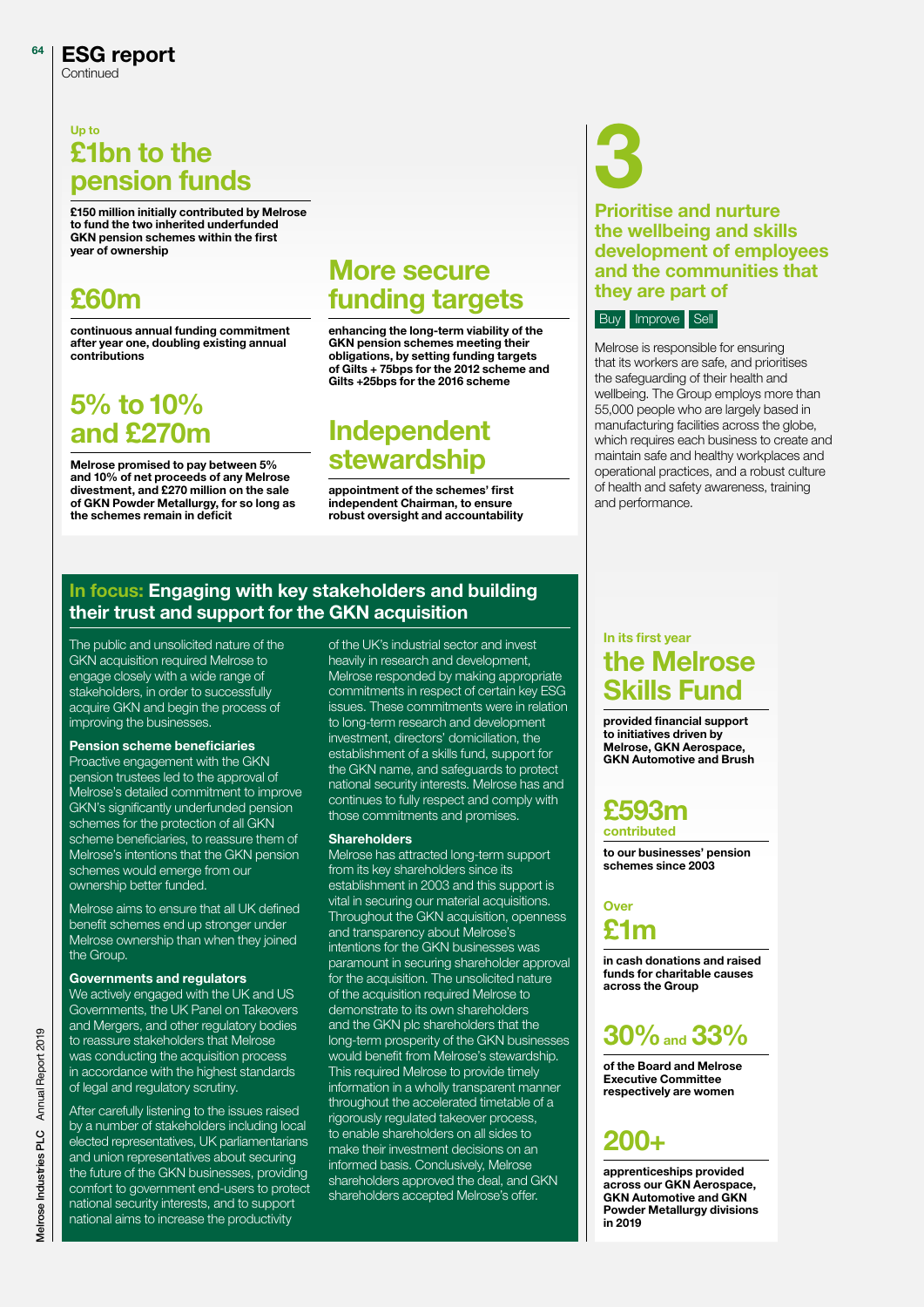65

The Melrose approach to employee wellbeing does not stop at the workplace. We also support Group businesses and their employees in contributing to charities and projects that benefit the communities they operate and live in if they wish to.

Importantly, our support does not end when employees retire. Assisting with the future of employees and retirees through responsible stewardship of their pensions is of importance to the Board.

### Pensions

Since its establishment in 2003, Melrose has contributed £593 million to the pension schemes of its businesses. We also take pride in having substantially improved all the UK pension schemes under our ownership, with many of them becoming fully funded on departure from the Group, as set out on page 7. Our model for ensuring the long-term prosperity of our businesses' pensions schemes is founded on the following principles:

- Improve funding targets to ensure improved financial health for the longterm sustainability of our businesses' pension schemes.
- Increase funding levels to begin an enhanced level of immediate support during our period of stewardship.
- Provide better structural and financial security to our businesses' pension schemes during our ownership.
- Insist on independent chairs to govern our businesses' pension schemes in accordance with governance best practice.

For further details, please see the "In focus: stakeholder engagement during the GKN acquisition" case study on page 64 of this report, and the Shareholder value creation section on pages 6 and 7 for further details on pension schemes deficit funding.

### Health, safety and wellbeing

Health and safety is a priority for the Board and the management teams of all Group divisions. The Board sets high standards of health and safety management, compliance and awareness throughout the Group, by way of robust policies and reporting requirements. This is first informed by reviewing and challenging the health and safety performance of each Group business every quarter, supplemented by further reporting from business unit executive teams in respect of particular or serious health and safety incidents or issues. This enables the Board to fulfil its responsibility for driving implementation of strong investigative, preventative and corrective actions by the divisional management teams.

Whilst the Board takes a zero-tolerance approach to avoidable health and safety risks, during 2019 the Nortek Global HVAC site in Montreal, Canada tragically suffered a fatality. The Board and Melrose senior management team immediately supported the business executive team in investigating the incident without delay, overhauling relevant health and safety procedures and employee training and awareness to ensure implementation of the improvements, and ensuring that the affected family was duly compensated. Further details about the improvement measures that were implemented are set out in the key performance indicators section on pages 36 and 37.

At a business level, the executive teams are best placed to understand the requirements of their employees' specific working environments, and are therefore empowered to implement best practice and ensure that (i) their businesses have robust measures in place to identify, monitor and manage health and safety risk; and (ii) their employees are aware of those practices and trained to implement them correctly. This is supported by internal health and safety effectiveness audits, external Group insurance reviews, external certifications such as ISO standards, and regular challenge and continual oversight from the Melrose senior management team.

Each division is responsible for implementing local legislation and standards appropriate to the specific nature of activities undertaken at each of their facilities. Two-thirds of the Group's manufacturing facilities are OHSAS 18001 (Occupational Health and Safety Assessment Series) certified. In addition, all GKN and Brush sites have begun the process of attaining the certification of the upgraded ISO 45001:2018 standard for management systems of occupational health and safety – developed based on the latest best practices and approaches to prevent work-related injury and ill-health and to provide safe and healthy workplaces.

The Group also encourages and supports divisions to embed a proactive, safety-aware culture. Behaviour-based programmes and continuous training and awareness campaigns remain central to the approach of all divisions, aided by strengthened emphasis on leading indicators such as near-misses and hazard identification and awareness. Our aim is to drive our businesses to step up from solely overcoming shortfalls in their performance, to achieving longer term improvement. We encourage our businesses to focus on improving their leading indicators of attaining a sustainably positive health and safety regime by preventing incidents and near misses, to enable enhanced focus on identifying hazards to change the culture and performance of their health and safety functions over the longer term.

By way of example, GKN Aerospace, one of the Group's largest divisions, has made positive strides towards achieving this, by having:

- reduced serious incidents by approximately 90% over the last five years, with over 80% of that improvement occurring since 2018;
- reduced near misses by approximately 83% since 2017; and
- demonstrated a greater focus on hazard identification as an early warning sign to then mitigate risk of injury, with such identification increasing by approximately 60% since 2018.

### Employee wellbeing and contributing to the communities around us

The Group recognises the increasing importance of taking a holistic approach to employee wellness, to protect their physical health and social wellbeing, and to foster a positive workplace culture that attracts and retains a highly skilled workforce. During 2019 numerous wellbeing initiatives were implemented across our businesses, from the provision of occupational health advisors to the holding of global wellness events.

Our businesses also promote the social wellbeing of employees by encouraging them to actively contribute to a range of charitable and community projects. In total, our businesses made cash donations and raised funds for charitable causes in 2019 of over £1 million:

- GKN Aerospace continued to support the Aerospace Bristol museum and learning centre with an annual donation of £100,000. The charity seeks to inspire current and future generations through stories and achievements of the local aerospace industry and to advance learning, skills and training, particularly in science, technology, engineering and design.
- GKN Automotive continued to support a village school in India that is home to underprivileged children, and this year constructed new bathrooms for the children.
- GKN Powder Metallurgy contributed over £321,000 to charitable causes. In the US, employees are actively involved in the Hearts of Gold community programme, volunteering their time and expertise, participating in sponsored runs and relays and raising funds for much needed causes.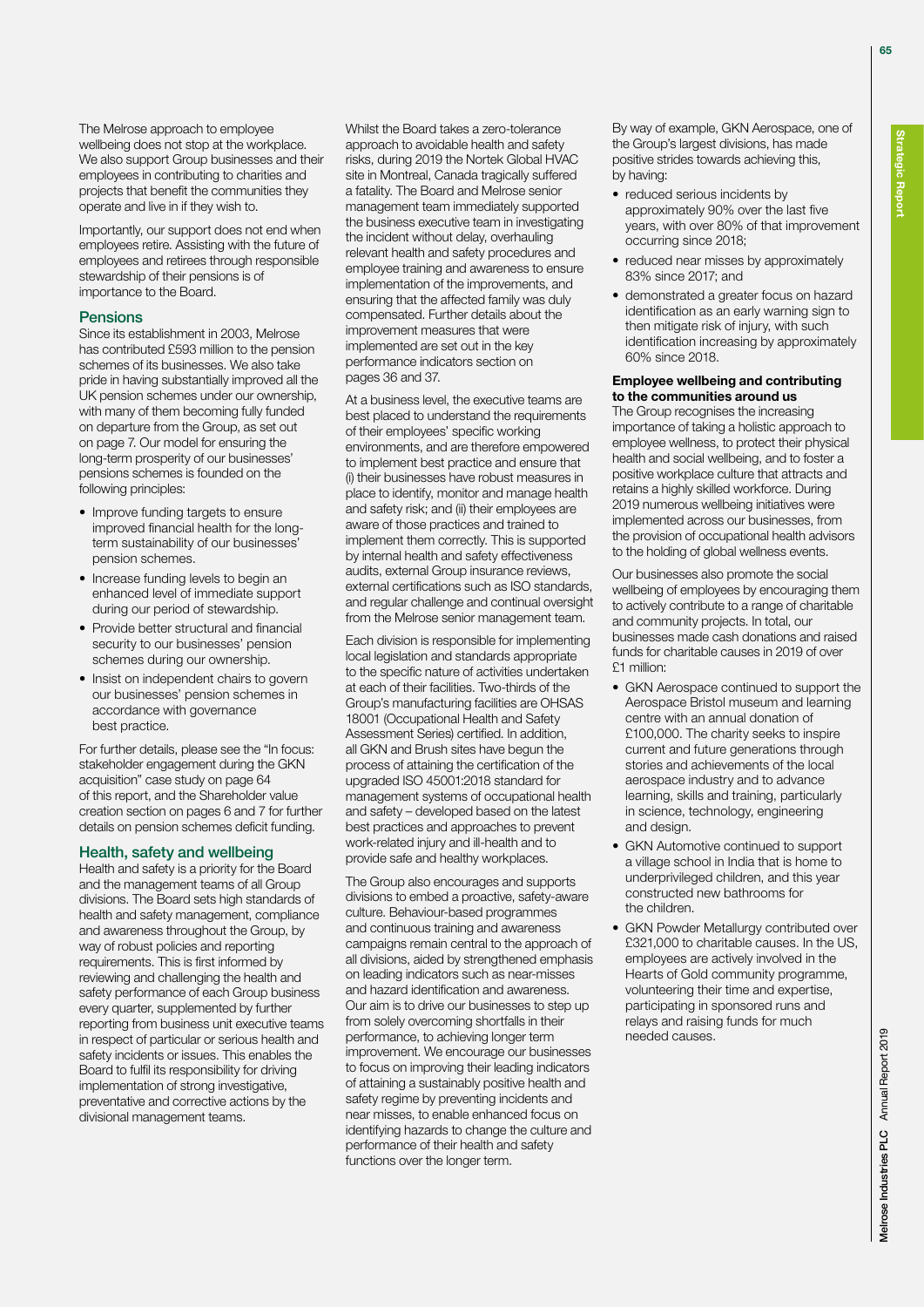#### ESG report 66

**Continued** 

### Promoting diversity at all levels

Melrose recognises the importance of diversity in delivering better business performance and building a high-calibre workforce, as well as good labour relations, employee engagement and people development. Melrose champions diversity in the broadest sense, be that along geographical, cultural, personal or market lines, encompassing gender, race, sexual orientation and disability. Whilst remaining a meritocracy, Melrose is actively engaged in finding ways to increase the diversity across the Group, and the sectors in which it operates.

### Gender diversity within the Group as at 31 December 2019

Board



Melrose Central (excl. Board)





#### Nortek Air Management





Melrose leads its businesses by example, starting at Board level. Since 2018, all Board appointments have been female and two of the most important roles on the Board, being the Senior Independent Director and the Chairman of the Audit Committee, are held by a woman. With the retirement of Mr David Roper in May 2020, Melrose will have achieved ahead of schedule the 2020 target set out in the Hampton-Alexander Review of having 33% female representation on its Board. It has also achieved ahead of schedule the 2021 target set out in the Parker Review of having one director of colour on its Board.

The Board has implemented the same high standards and values among Melrose senior management, where 33% of the Executive Committee are female, and those standards and values are driven through our businesses.

At a business unit level, GKN Aerospace has launched the inaugural 'Inspired Women's Leadership Development Programme' with the professional training and coaching company Forward Ladies, designed to help women in the organisation succeed and to encourage women to mentor other female colleagues in the business. The programme saw 35 female leaders globally from across the division come together to hear industryleading speakers and to share their own learning, resources and insights relevant to their roles and careers. GKN Aerospace was also pleased to strengthen its executive committee with two new female appointments in 2019.

Through the Melrose Skills Fund, Melrose is working on a diversity project to help improve diversity within the engineering sector as a whole. This project is being led by Enginuity (formerly known as Semta), a not-for-profit organisation that leads on several initiatives to support the engineering and manufacturing sectors, and also involves Unite. The aim of this project is to conduct research into identifying barriers that are hindering socio-economic and ethnic diversity within the engineering sector, with a view to provide support to projects and potentially provide bursaries to help increase diversity based on these findings. A meeting of the project steering committee, which consists of Melrose, Enginuity and Unite, was held in January 2020 to discuss the findings of the initial report, which will inform the development of short, medium and long-term actions that can be undertaken to increase diversity in the sector.

Further details on diversity can be found in the Nomination Committee report on pages 88 to 89, and a copy of our diversity policy can be found on our website at [https://www.melroseplc.net/about-us/](https://www.melroseplc.net/about-us/governance/code-of-ethics/corporate-responsibility/) [governance/code-of-ethics/corporate](https://www.melroseplc.net/about-us/governance/code-of-ethics/corporate-responsibility/)[responsibility/](https://www.melroseplc.net/about-us/governance/code-of-ethics/corporate-responsibility/).

#### Senior managers

In accordance with section 414C of the Companies Act 2006, the definition of senior managers is required to include Group employees who are directors of Group undertakings, but excludes the Board of Melrose Industries PLC. Melrose does not consider that including the employee directors of its undertakings provides an accurate reflection of the senior management at Melrose, nor its executive pipeline. As reflected in note 3 to the financial statements, Melrose has many undertakings, including dormant, non-trading and immaterial subsidiaries. We have 33% female representation on our Executive Committee which represents a more accurate reflection of the senior management team and executive pipeline at Melrose.

| <b>Total Group gender diversity</b>                      | Total  | Male         | Female       |
|----------------------------------------------------------|--------|--------------|--------------|
| <b>Total Group</b>                                       | 55.621 | 44,799 (81%) | 10,822 (19%) |
|                                                          |        | Male         | Female       |
| Senior Managers (section 414C of the Companies Act 2006) |        |              |              |
| Employees in senior management positions                 |        | 20 (71%)     | 8 (29%)      |
| Directors of group undertakings, excluding the above     |        | 183 (92%)    | 15 (8%)      |
| <b>Total Senior Managers</b>                             |        | 203 (90%)    | 23 (10%)     |

Annual Report 2019 Melrose Industries PLC Annual Report 2019 *<u>Aelrose</u>* Industries PLC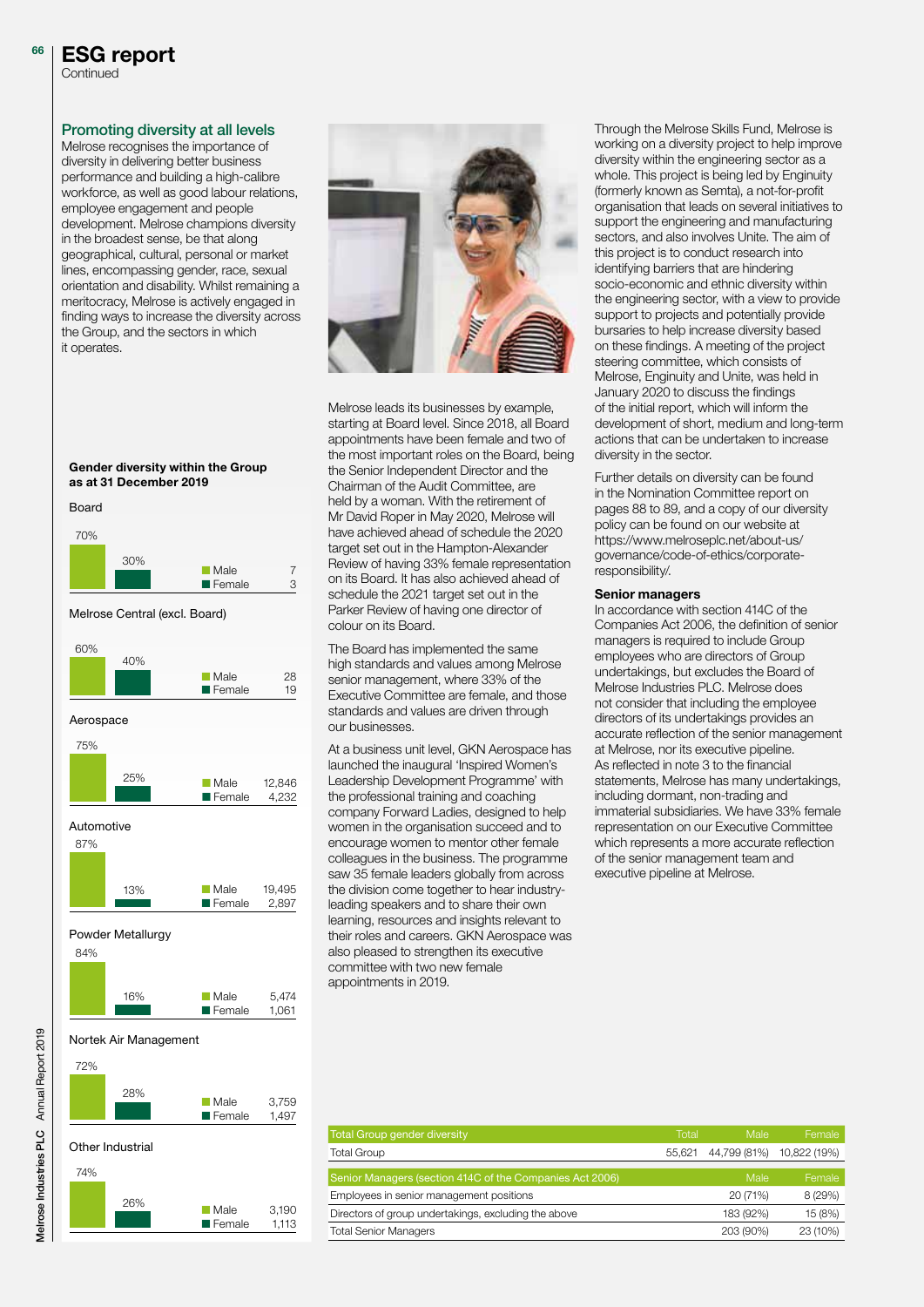Strategic Report

**Strategic Report** 

Melrose drives its businesses to create inclusive and rewarding workplaces and is committed to providing equal opportunities for all employees within the Group. In line with our decentralised model, the executive management team of each business is empowered to handle employee matters, to ensure the approach taken is attuned to the specific needs of the business as well as of their employees. This enables the divisional management teams to cultivate their own authentic employer brand, in a manner that is sensitive to their respective commercial, operational, market and geographical context.

### Inclusive and fair employment

A culture of clear communication and employee consultation and engagement is inherent across the Group. The majority of business units, for example, operate "town hall" meetings to communicate strategy, key changes, financial results, achievements and other important issues to employees, and to listen to their feedback. Employee surveys, notice boards, team meetings, suggestion boxes and newsletters are also used to communicate and engage with employees, and to seek their feedback on issues of concern to them. GKN Powder Metallurgy has developed a 'PM Connect' app which is free for employees to download, has a translation function, and informs employees of internal announcements and communications.

The WAP is a key Group forum to promote effective engagement with, and encourage participation from, all people working within the Group. The Board places strategic importance on the WAP to report and elevate all material feedback from the workforce, whether positive or negative, and how it has been incorporated into decision making at a business unit executive level – where it is most impactful and effective. This feedback is discussed at Board meetings along with the whistleblowing report which highlights whistleblowing activity across the business units and a summary of the approach taken.

Applications for employment by disabled persons are fully and fairly considered by the Group on the basis of merit, with regard only to the job-specific requirements and the relevant applicant's aptitude and ability to carry out the role. Melrose is proud to be a member of the Business Disability Forum, a not-for-profit member organisation that works with the business community to understand the changes required in the workplace for disabled persons to be treated fairly, so that they can contribute on an equal-opportunity basis to business success, to society and to economic growth.

#### Skills development

The Group champions talent development and recognises the importance of investing in human capital and skills for the long-term success of each business. This is central to Melrose's strategy to boost productivity and improve business performance, and the Melrose senior management team, at the direction of the Board, work closely with all divisions to achieve this.

The GKN Aerospace division committed to invest over £30 million in its Portsmouth, Luton and Bristol sites in the UK to boost their capabilities and transform them into global centres of excellence. Through these substantial investments the three manufacturing sites will further support job creation and engineering skills development, and reinforce the important role they play in the communities around them.

Extensive training opportunities are available and promoted to all workers to ensure that high skills levels are cultivated and maintained across the Group. In particular, GKN Aerospace has launched a new learning management system for a wide range of learning activities from e-learnings to instructor-led courses. Since its launch in June 2019, 12,500 courses have been enlisted in and the curriculum has doubled from 50 to 100 learning and development opportunities.

Training programmes across the business units focus on leadership, interpersonal and functional skills development for managers, supervisors and shop-floor employees.

Employees across the Group are encouraged to think innovatively and to have regard for the financial sustainability of the Group, as well as their business's impact on internal and external stakeholders. The importance of training extends beyond on-the-job training and focuses on enhancing personal development. As a sign of its commitment to fostering and developing talent, in 2019 GKN Automotive won the 'Ovation Award' from Capital Associated Industries for the second time in respect of its career mapping process.

In addition, apprenticeship programmes assist with training a new generation of employees and ensure knowledge is retained within the businesses. More than 200 apprenticeships were provided across our GKN Aerospace, GKN Automotive and GKN Powder Metallurgy divisions in 2019. In recognition of their strong commitment and continuous improvement of their apprenticeship programmes, the GKN Aerospace's Filton and Western Approach, UK sites were named 'Large Employer of the Year' for the sixth consecutive year in the Bristol & Bath Apprenticeship Awards.

Similar focus is placed on training and developing graduates. In 2019 GKN Aerospace held a two-week global graduate on-boarding event in Sweden, where graduates were provided with an insight into the engines business and space industry, and were also given tours of the site and facilities.

### In focus: The Melrose Skills, Innovation and Productivity Fund

The GKN acquisition demonstrated Melrose's long-standing belief in building industrial excellence, and investing in underperforming businesses to unlock and promote their long-term prosperity for the collective benefit of stakeholders, including the next generation of engineers. We identified a strong need to develop the human capital required to transform GKN into a stronger engineering and manufacturing powerhouse and responded with a pledge to invest £10 million over five years to further this cause. From the creation of STEM programmes, apprenticeships and degrees, to investment in manufacturing hubs, digital skills, and employee development, Melrose is equipping the UK with the future skills it needs.

The GKN Aerospace, GKN Automotive and Brush businesses have implemented initiatives with the financial support of the Melrose Skills Fund. In 2019, GKN Aerospace deployed funding to develop

a comprehensive programme of training materials and digital learning modules to upskill its teams. So far workers across different disciplines have benefited from training relating to all manner of topics, from root cause corrective actions, through geometric design to robotic language programming. GKN Automotive has capitalised on funding to further the aims of its Innovation Centre's Engineering Skills Development Programme which seeks to develop high-calibre engineering talent and engage and develop existing staff in the UK. In 2019, 442 people took part in GKN Automotive-led STEM activities and the business recruited apprentices and sponsored a PhD position.

Melrose is also working on a diversity project which is supported by the Melrose Skills Fund with the aim of increasing socio-economic and ethnic diversity within the engineering sector. This project is being led by Enginuity and also involves Unite. Further details can be found on page 66.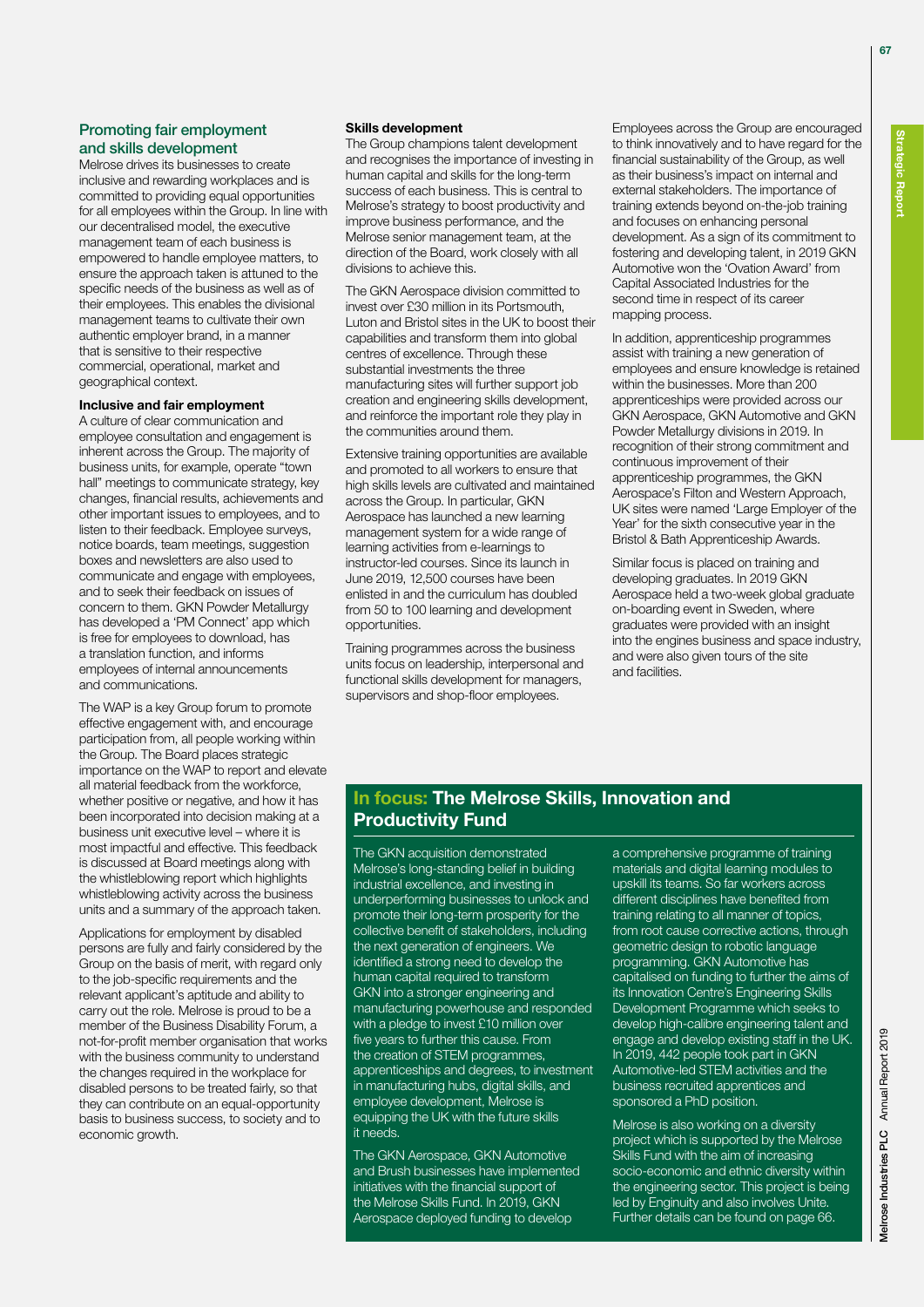**Continued** 

## Exercise robust governance, risk management, and compliance 4

### Improve Sell

Sound business ethics and integrity are core to the Group's values and are fundamental for the success of our strategy. Melrose is a UK premium listed company with strong, established financial controls that are continually assessed, tested and reviewed. This robust framework is supported by an independent internal audit function, regular public disclosure and financial reporting, external audits, and public accountability and conformance with leading benchmarks set by the UK Corporate Governance Code, investor requests, corporate governance advisors' recommendations, and extensive engagement with the Group's wider stakeholder base to ensure best market practice.

These high standards of robust financial controls, and strong governance backed by internal and external auditing of financial and non-financial compliance, are enforced throughout the Group. All businesses are required to comply with Melrose's Code of Ethics. These include policies covering best practice with respect to anti-bribery and anti-corruption, anti-money laundering, anti-tax evasion, competition, trade compliance, data privacy, whistleblowing, treasury and financial controls, anti-slavery and human trafficking, document retention and joint ventures.

## 22,000 employees

completed IT and cyber security training during 2019

## Strict procedures

in place to ensure Tungsten, Tantalum, Tin, and Gold are sourced responsibly and from conflict-free regions of the world

Their implementation is then supported by risk assessments, audits and reviews, annual compliance certifications, and a Group-wide whistleblowing platform monitored by the businesses' legal and compliance functions and supported by the Melrose senior management team, to empower employees to raise concerns, in confidence, about possible wrongdoing in any aspect of their business, including financial and non-financial matters. Melrose strongly believes that policies and procedures are only as effective as the people who implement them. To that end, all of the above measures are backed by investment, resources and training.

The Company takes a zero-tolerance approach to bribery, corruption and other unethical or illegal practices and is committed to acting professionally, fairly and with integrity in all business dealings and relationships, within all jurisdictions in which we operate. Melrose also requires its businesses to adopt high governance standards, to ensure that the Group conducts business responsibly, sustainably, and in the pursuit of long-term success for collective benefit of stakeholders.

Please refer to pages 46 to 47 for full details on the Group's approach to Risk management.

### Ensuring the highest standards of product quality and safety

Melrose is committed to ensuring that our businesses achieve the highest standards of product quality, reliability and safety, in recognition of their importance in protecting the wellbeing of ultimate end-users, and futureproofing each business and its ability to deliver profitable long-term performance. Each division follows strict product design and development procedures to ensure precise delivery to customer specification, and to seek opportunities to enhance quality and safety performance. This is especially critical in the highly regulated aerospace and automotive sectors, demonstrating the high standards that the Group is held to:

- GKN Aerospace's Zero Defects programme is aligned to the emerging aerospace industry Advanced Quality Product Planning and Production Part Approval Process and draws on best practice from across the industry and GKN Aerospace. To date, leaders throughout the business and over 25% of the manufacturing engineers have completed rigorous, industry-leading training to uphold production excellence.
- GKN Automotive's customers continue to recognise its dedication to quality and safety excellence and in 2019 its sites received the Toyota Quality Excellence Award, Mitsubishi Quality Awards and Nissan's Safety Excellence Award.

In 2019, our businesses continued to invest in developing products that help customers achieve better quality, reliability and safety outcomes, either in their operations, or in the use of their products. Examples of such solutions include:

- GKN Automotive's torque vectoring technology for all-wheel-drivetrain ('AWD') products stabilises conventional and electrified cars during cornering and accelerating and improves the safety of the vehicle in all conditions, especially on corners or on wet, dirty, and icy roads.
- As part of its 'Design for PM' experience, GKN Powder Metallurgy offers customers a product development cooperation service which often leads to the redesign of products and sub-assemblies. The business has invested approximately 71% of its total research and development expenditure in helping customers achieve better quality outcomes through advanced simulation and lab support, material optimisation and systematic testing methods and in 2019 received nine product quality awards.
- All HVAC products are designed, tested and rated on safety performance to exceed industry standards, such as those set by the California's Office of Statewide Health Planning and Development and the American National Standards Institute, and are designed with the safety of the end-user and the maintenance technician in mind. The business has recently launched a new platform of entry-level spilt systems which have eliminated rattling, removed hard to handle single piece metal jackets with panelised wire guards in order to minimize sharp edges and laceration risks.
- All AQH products are focused on improving the air quality inside the home by safely eliminating pollutants that can adversely impact human health. In 2019 the business invested in innovations to improve air quality across the whole house. One such example includes a new set of air quality sensors linked with a proprietary algorithm that operates a cooker range hood autonomously to maintain the air quality of the kitchen.